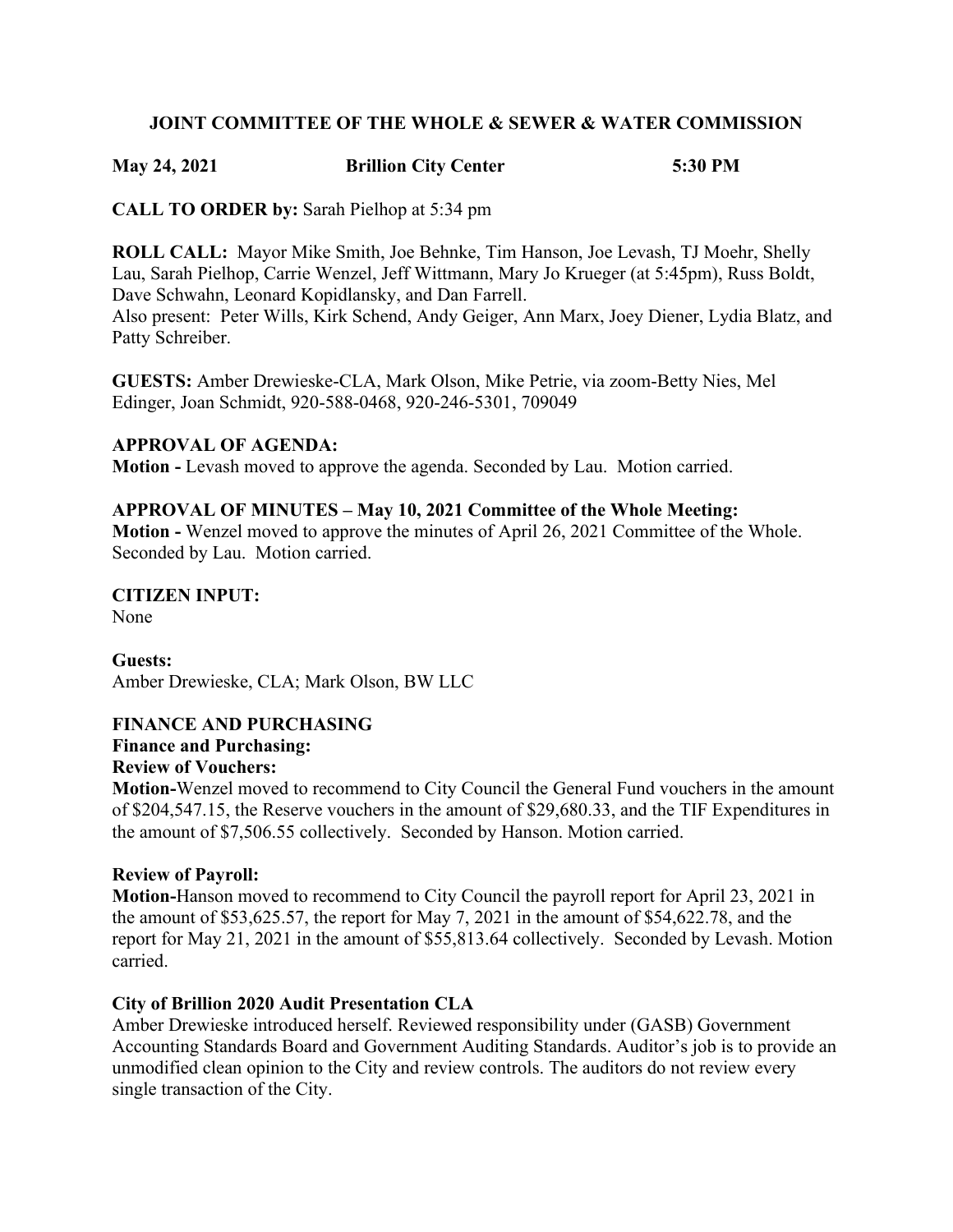Required to document any material correcting entries. Material adjustments were made to the City's Trial Balance. These dealt a lot with debt, capital projects and taxes. They were reclassifications not missing information.

General Fund minimum fund balance is at 10% for 2020, up from 8%. Policy is still 25%. The City Center lease is not a budget line item.

Summary of long-term debt obligations was reviewed. This does not include short term borrows that happened at the end of the year. Draw caution to Capital lease area, GASB will change how this will be reported in 2022. Will only change the reporting look, not levy.

Debt Service-General Obligation debt-legal debt margin is 5% times equalized value. Drewieske recommended we work with bond council to review Utility debt in the City's utility. Any new utility debt should be revenue bonds and backed by utilities. Also, recommended exploring refinancing TID debt so save some interest costs.

Future General Obligation debt payments summary was reviewed. In 2020, legal margin for new debt is 4,376,412. In 2019 it was 2.6 million. Property values went up and debt went down. This does not factor in the two short term borrow payments. Good direction in 2020. If property values decline it will affect this calculation. Revenue bonds reviewed, no big outliers. The intent of the Capital Improvement Fund is for purchasing capital items. Not recommended for operations as this distorts budget and operating expenses. Suggested allocating tax levy to each department. Need to look at what is the long-range capital plan. Put together a working document including the funding for these capital items. Guessing this fund will be nearly zero in 3 years.

TID District reviewed.

TID#2 has an estimated end date of 2033. TID#3 has an estimated end date of 2027. TID#4 has and estimated end date of 2027. TID#5 has an estimated end date of 2045.

Drewieske will share report with council members.

Special Assessments-Reviewed

Drewieske recommends purchasing the Special Assessment software module and discontinue using excel. Wills shared looking at implementing in the 2022 budget year.

As for Water and Sewer both are generating operating income. Water is down to a \$34,000 deficit in 2020. Sewer loans monies to Water because cannot show a deficit on the financials. Through rates it is intended to recover debt costs and capital costs. Utility should have 3–7-year replacement plan including how it is going to be funded.

Drewieske felt probably not going to qualify for the single rate cost. Not 100% sure because the report has not been submitted yet. Full blown rate case process was reviewed. Application has approximately 30 tabs to the report. Full rate applications take a long time. It will take two months to put together and nine months to hear back from the commission.

#### **Recap and looking forward**

There were positives in 2020

General Fund balance increased 2%

Debt Margin increase gives the City flexibility, not recommending going out and borrowing. New hires and council members

Starting to review key challenge areas

Financial software and better responding tools

Review roles, responsibilities & cross training

Recommend bringing in a consultant to improve financial procedures

Need written policy and procedures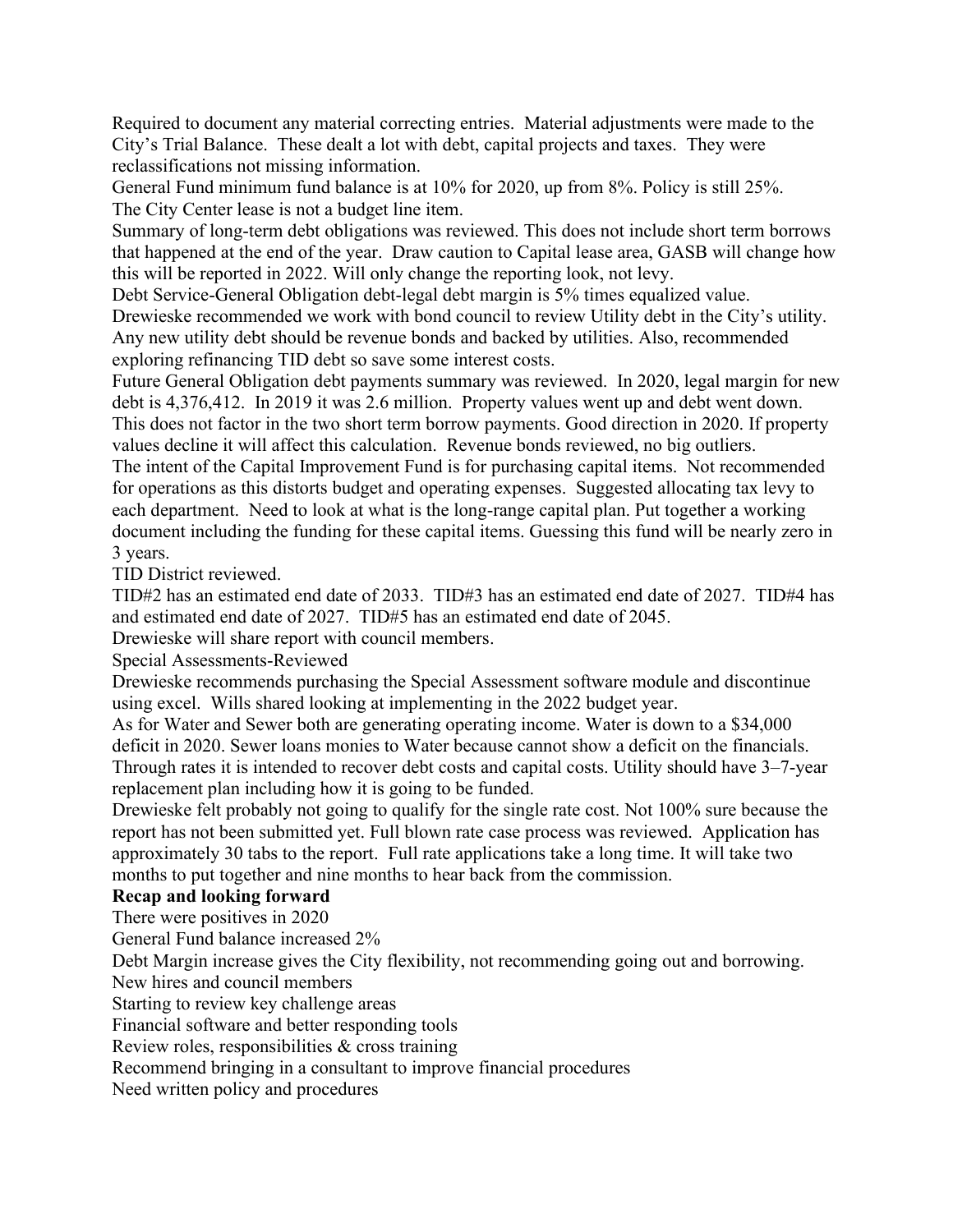Update financials available to council review Ways to get council members involved ie: financial committee

**Motion-**Levash moved to recommend to City Council to approve the Audit report. Seconded by Behnke. Motion carried.

# **2021 WI Dept of Transportation TEA Grant 2021 WI Dept of Transportation TEA Grant Application**

Mark Olson shared TEA Grant application details.

Rebuild Park Ave from Francis to the east Ariens parking lot.

\$2,073,000 to rebuild road, eligible to file under TEA Grant. \$464,000 for water and sanitary. Match needed for 50% of road construction. Because the City does not have the available to match Brillion Works LLC will match. In the Grant application the City and BW, LLC are asking to to waive the match and fund completely. Running through the review process. Spent \$40,000 in design costs already. The cost to the City is zero. Will bring almost 33 million dollars and over a hundred new jobs into the community.

Talking with the Wisconsin DOT trying to figure out how to build the North/South Road. Will be more expensive. Long term the road is needed.

**Motion-** Levash recommended to council to approve the application. Seconded by Hanson Motion carried.

## **WI DOT TEA Grant Application Letter**

**Motion-**Wenzel moved to recommend to Council the WI DOT TEA Grant Application Letter. Lau seconded. Motion carried.

## **RE21-08 Resolution to Apply for 2021 WI DOT TEA Grant**

**Motion-**Levash moved to recommend to Council RE21-08 Resolution to Apply for 2021 WI DOT TEA Grant. Seconded by Hanson. Motion carried.

## **PROPOSALS**

## **The IT Dept-New Laptop for Council Chambers**

Discovered the laptop was the issue with running meeting items, zoom, agenda, view, etc. Wills recommends to purchase current laptop that we have on loan. Current policy is for items over \$5,000 needs approval. This is a purchase under \$5,000. Wills was thanked for sharing the information. The original laptop was purchased to just drive the projector and not intended to run zoom or agenda, etc.

## **TELEPHONE & INTERNET PROPOSALS**

## **Spectrum/Charter Communications**

**Frontier Communications**

Wills recommend to not take action on these two items.

## **Operator License Applications-New:**

**Motion-**Wenzel moved to recommend to Council the approval of the new Operator Licenses for Mark Brooks, Rane Cegelski, Allison Degner, Luke Hutterer, Sally Johnson. Seconded by Lau. Motion carried.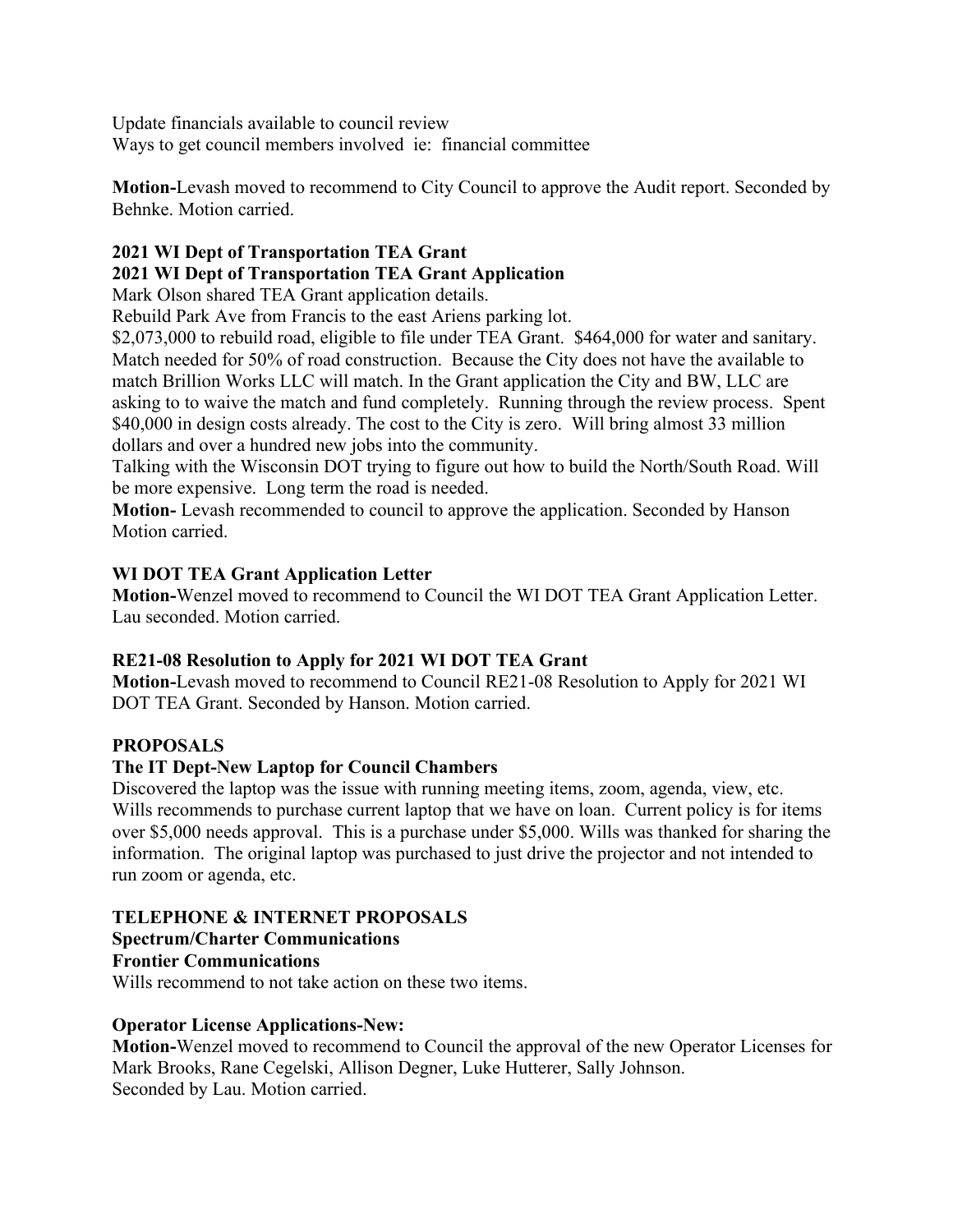#### **Operator License Applications-Renewal:**

**Motion-**Behnke moved to recommend to Council the approval of the Operator License renewals for James Besaw, Jonathan Enneper, Isaiah Gotter, Dorie Labitzky, Dennis Miller, Cindy Schmidt, Dorene Spatchek, Ian Peters, Cari Wenzel. Seconded by Hanson. Motion carried.

#### **Kennel License-New:**

**Motion-** Hanson moved to recommend to Council the approval of the new Kennel Licenses for John and Jennifer Gulley, Jeff and Holly Schlender. Seconded by Lau. Motion carried.

#### **Kennel License-Renewal:**

**Motion-**Levash moved to recommend to Council the approval of the Kennel License renewal for TJ Bastian. Seconded by Lau. Motion carried.

## **PROTECTIONS OF PERSONS AND PROPERTY:**

#### **Ambulance-April 2021 Financial Report**

Financial report reviewed.

Internet is not shared. Ambulance has their own service. Dienor explained cable is a one-time payment for the year. Wills explained this does not reflect the new higher wage rate. Mark Frederickson is asking for an amendment. Levash suggested getting the amendment going. Gold Cross is responsible for the amendment. Wills reached out to find out who will be giving the monthly report but has not heard back yet.

#### **Fire Department**

Six guys are going through driver training, the state certification test is in July. Ladder set-up and operations for positive PR

Engine 83 had a low fuel module fault and pressure gauge fault. Not able to recreate fault during repairs. Sending new pressure gauge.

#### **Police Department**

Report reviewed. Captain's duties are assigned by Chief

**Municipal Court** Report included in the packet

# **City Buildings and Grounds Department of Public Works**

#### **Custer & Jackson Street Update**

Asphalt moved to Wednesday of this week because of rain delay. Project went well. No subcontractors. There was \$12,000 budgeted for sub-contractors. Because of the savings, Geiger (with Marx and Wills in the conversation) decided to go ahead with a 9 ft wide asphalt strip from Center Street the Community Center parking lot at an estimated cost of \$4 – 5,000. Monies come out of Street project savings.

## **2021 Waste Management Large Item Pickup**

We were bombarded with calls.